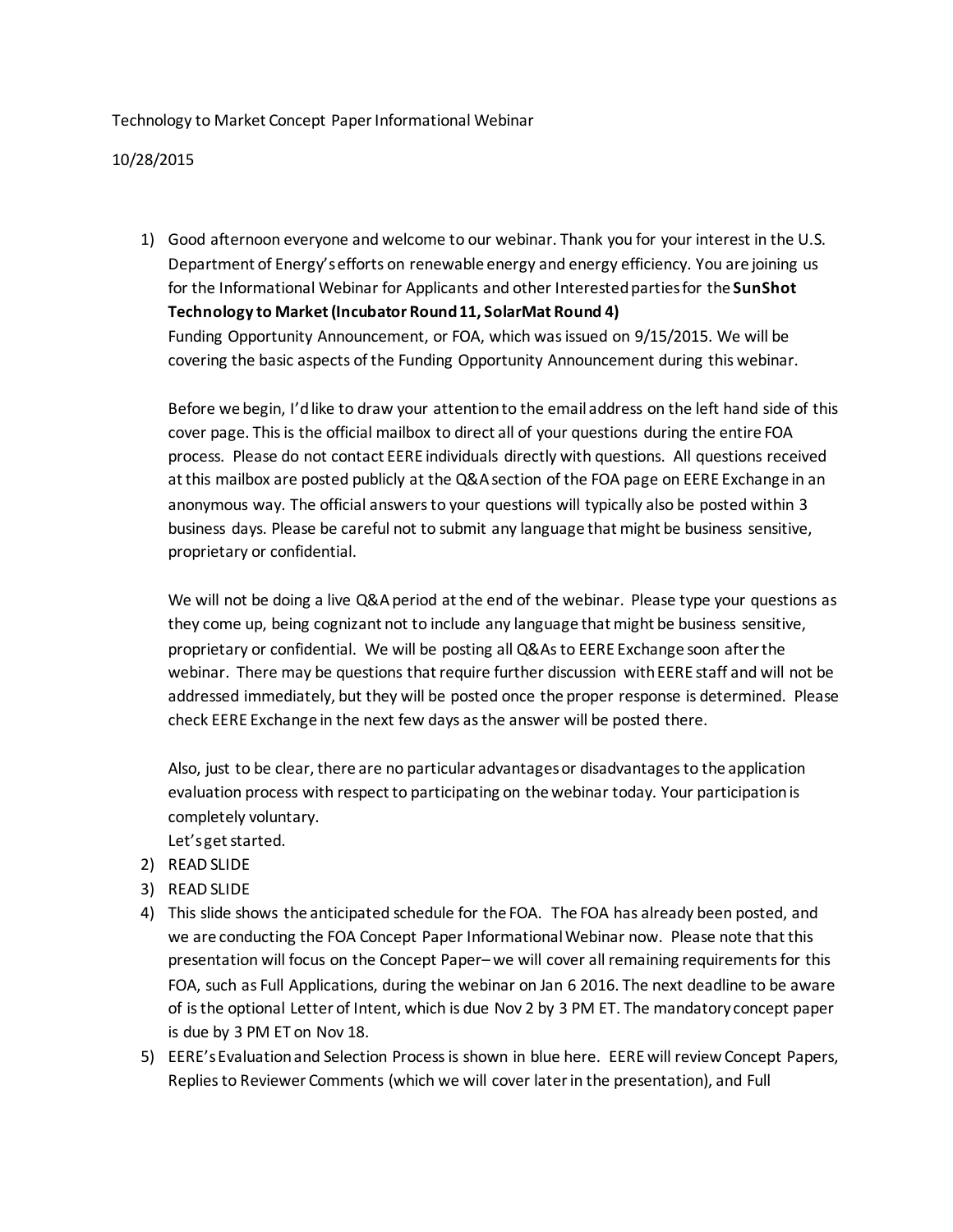Applications. The gray boxes represent the actions that apply to applicants throughout the FOA process.

As stated here, we plan on making notifications regarding selection for award negotiation in May of this year.

- 6) The agenda for this presentation is as follows: READ SLIDE We encourage you to have a copy of the FOA in front of you for reference as we go through the presentation.
- 7) EERE expects to make approximately \$30 million of Federal funding available for new awards under this FOA subject to the availability of appropriated funds. The average award amount is anticipated to range from \$500,000 to \$5 M. There is no minimum or maximum number of awards anticipated.

EERE intends to fund mostly cooperative agreements under this FOA. Cooperative Agreements include Substantial Involvement by EERE, which we will discuss in detail later in this presentation.

- 8) First a high level description of this Funding Opportunity READ SLIDE
- 9) This graphic depicts a path of product development. The tiers of this funding program are meant to take a product from Proof of Concept to Pilot Manufacture (if applicable, hardware) or product launch (if applicable, soft cost solutions). This is a product development process based on the use of stage gates, such as milestones and Tiers, to gauge product development.

It should be noted that an applicant can apply into any of these tiers without having gone through the previous tier (provided they are not repeating a tier with an idea which they have already been awarded to develop). In addition, to move from one Tier to the next, applicants will need to re-compete for funding. Applicants are not required to move sequentially through the tiers. If the applicant determines it is in their best interest to skip a tier or tiers they may do so. It is up to the applicants to determine which tier is most applicable to them.

- 10) So, what is the funding opportunity meant to accomplish?
- READ SLIDE
- 11) READ SLIDE

Pictorial representations of the 2 primary ways to drive significant improvement can be seen in the FOA.

Additional detail on the rational for this funding opportunity can be found in the funding opportunity announcement.

12) Since 2011, the T2M programs have focused on achieving the primary goal of the SunShot Initiative: achieving a levelized cost of electricity (LCOE) of solar energy in the U.S. to a subsidyfree \$0.06 per kilowatt hour (kWh) by the end of the decade. At the SunShot cost target, solar energy will match or even be below the cost of electricity generated by traditional means. However, as the SunShot Initiative cost targets are achieved, an entirely new set of challenges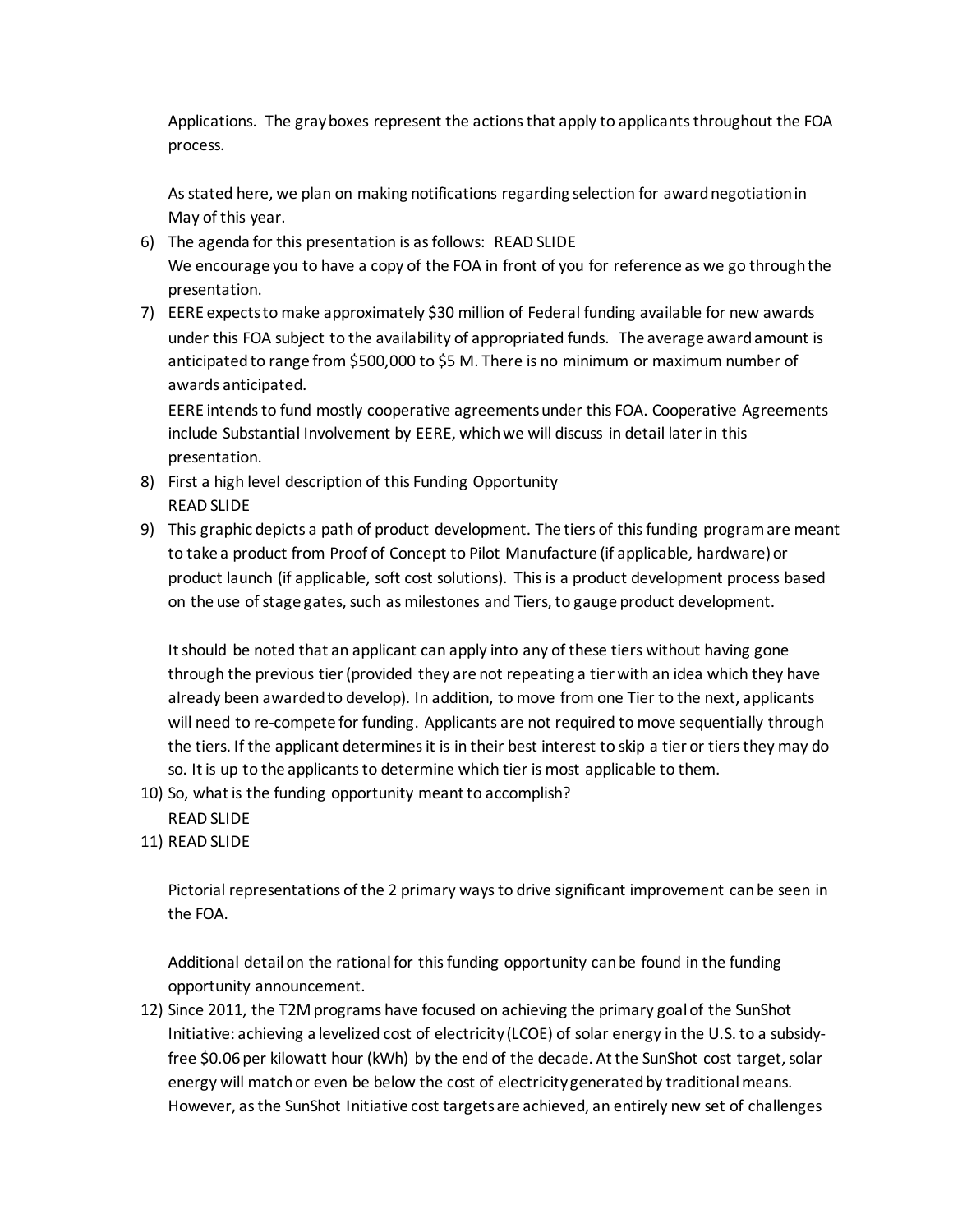will arise. SETO wants to partner with American businesses to bring products and solutions to market that achieve the SunShot cost goals and solve the next set of challenges preventing the ubiquitous use of solar power. By doing so, a plateau in solar deployment can be avoided, resulting in the continued expansion of solar energy use in the United States.

This figure shows how achieving SunShot price goals will lead to increases in domestic deployment. But for solar to become ubiquitous, additional advancements are needed, and this funding opportunity hopes to address these challenges.

13) This slide describes who is eligible to apply to this funding opportunity. For standalone applicants, only for-profit entities are eligible to apply. For project teams, projects must be led by for-profit businesses. This means that a for-profit business must be the prime recipient and, this is important to note, incur at least 60% of the expenditures under the project. Projects which do not have the prime recipient incurring at least 60% of the project expenditures will be deemed non-compliant.

While for-profit entities must be the project leads, national labs, universities, non-profits and others can be sub recipients on the awards.

For more details regarding these eligibility requirements, please review this slide and see Section III.A of the FOA.

- 14) This slide depicts the topic areas and technical areas of interest for hardware, which include topics related to design, production, monitoring and testing, and grid integration. Review this list, but also please note that this list is not meant to be exhaustive.
- 15) This slide depicts the topic areas and technical areasof interest for non-hardware projects, which include topics related to customer acquisition, financing and contracting, permitting, inspection, interconnection, installation, performance, and utility services. Again, review this list, but also please note that this list is not meant to be exhaustive.
- 16) The FOA also specifies topic areas that are specifically not of interest for this funding program. These include: undifferentiated products, projects that lack influential impact from federal funds, and projects that propose to be re-funded for an idea that does not advance a projects' technology readiness level. Review this list carefully in the FOA to ensure that your topic area does not fall in the scope of an area that is specifically not of interest.
- 17) Additionally, here are some more areas that are specifically not of interest in this funding opportunity: entities that require continued financial support and/or HVAC and water heating applications projects, projects that do not tie to the grid, and fundamental battery/storage materials research. The Solar Energy Technologies Office is not authorized to fund storage materials research. Again, review this list carefully when you are considering submitting a concept paper.
- 18) This slide provides a list of the hardware technology tiers that are included in this funding opportunity. Tiers are distinguished by different levels of cost share (between 20-50%), funding amount (up to \$500k – \$5M), project period (up to 12 months – 24 months), and technology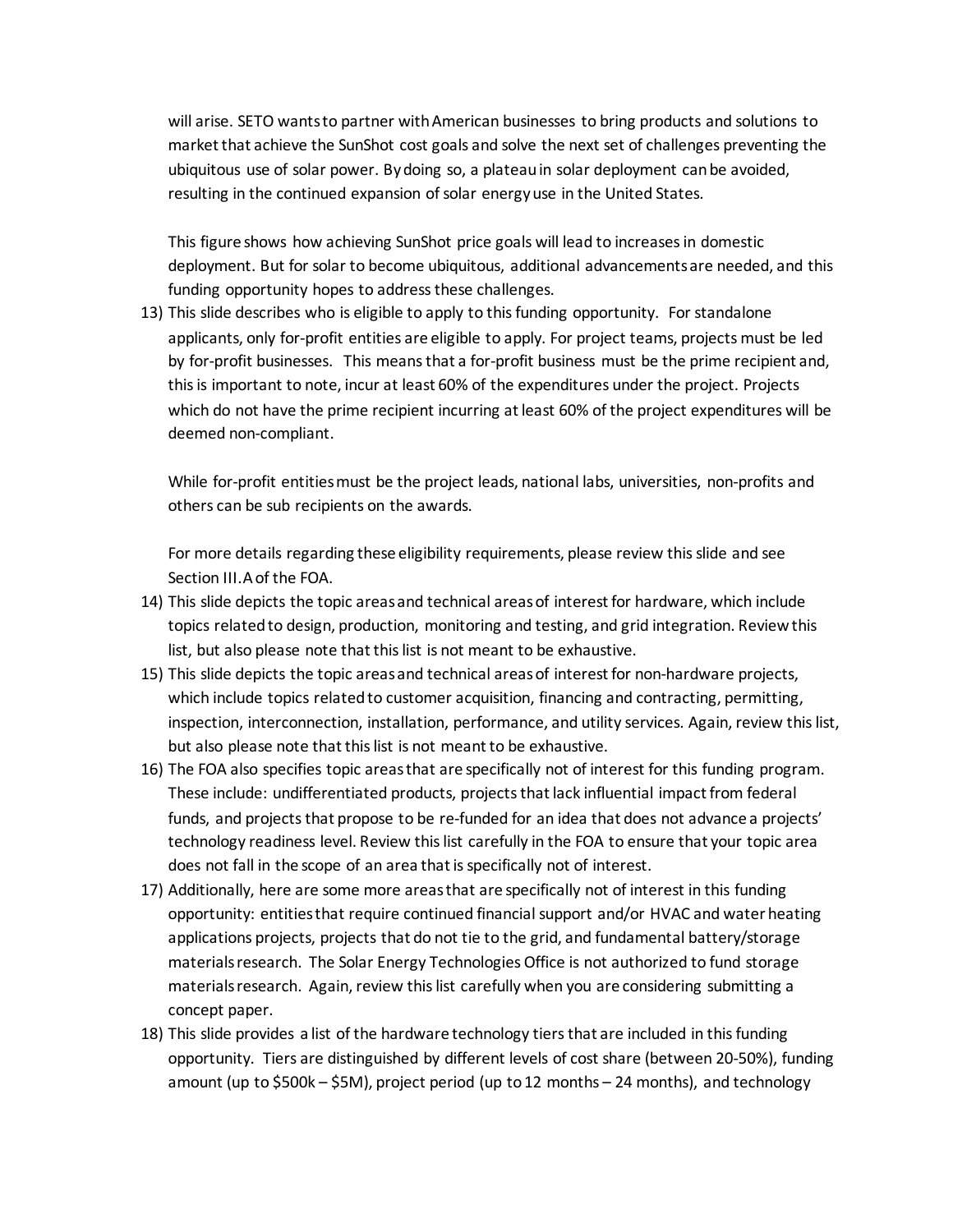readiness level. Review these tiers carefully before selecting the tier that your concept paper might fall into.

19) This slide describes the FOA tiers for Solar Manufacturing Technology and Soft Cost (Non-Hardware) tiers.

It is incumbent on the applicant to determine which Tier they are best suited for based on the type of innovation they are proposing and its state of maturity. Please know that DOE reserves the right to move projects between Tier levels at the time an applicant is selected for award negotiation.

I'dalso like to note that selection for an award is based on merit with no minimum or maximum number of awards per tier.

EERE may issue awards in one, multiple, or none of the award tiers described in these two slides.

20) Now we will discuss the topic of submitting multiple applications. Prime applicants may only submit one Full Application for each Tier, and each application must for different and distinct products, processes and/or technologies.

Each application must be its own unique, stand-alone project with no interdependencies on other applications. In other words, one application should not be contingent on work being done in another application for its success.

Additionally, if an applicant uploads two applications to a single tier, only the most recent submission will be reviewed.

- 21) Due to its importance I will read the next two slides. READ SLIDE
- 22) READ SLIDE
- 23) Letters of Intent are not required as part of the application process. Letters of Intent will be used by EERE to plan for the merit review process. Letters of Intent for this funding opportunity are due Nov 2nd by 3 PM ET
- 24) Concept Papers are required to be considered for this funding program. Concept Papers are brief descriptions of the proposed project or technology and consist of one cover page, a four page (maximum) project description, one page letters of support and one summary slide. The concept paper phase allows applicants to submit their ideas with minimal time and expense. EERE will provide feedback on the proposed project so the Applicant can make an informed decision whether to expend additional resources to prepare a full application. Carefully review Section IV.C of the FOA for detailed information regarding the concept paper.

If an applicant fails to submit an eligible Concept Paper, the applicant is not eligible to submit a Full Application.